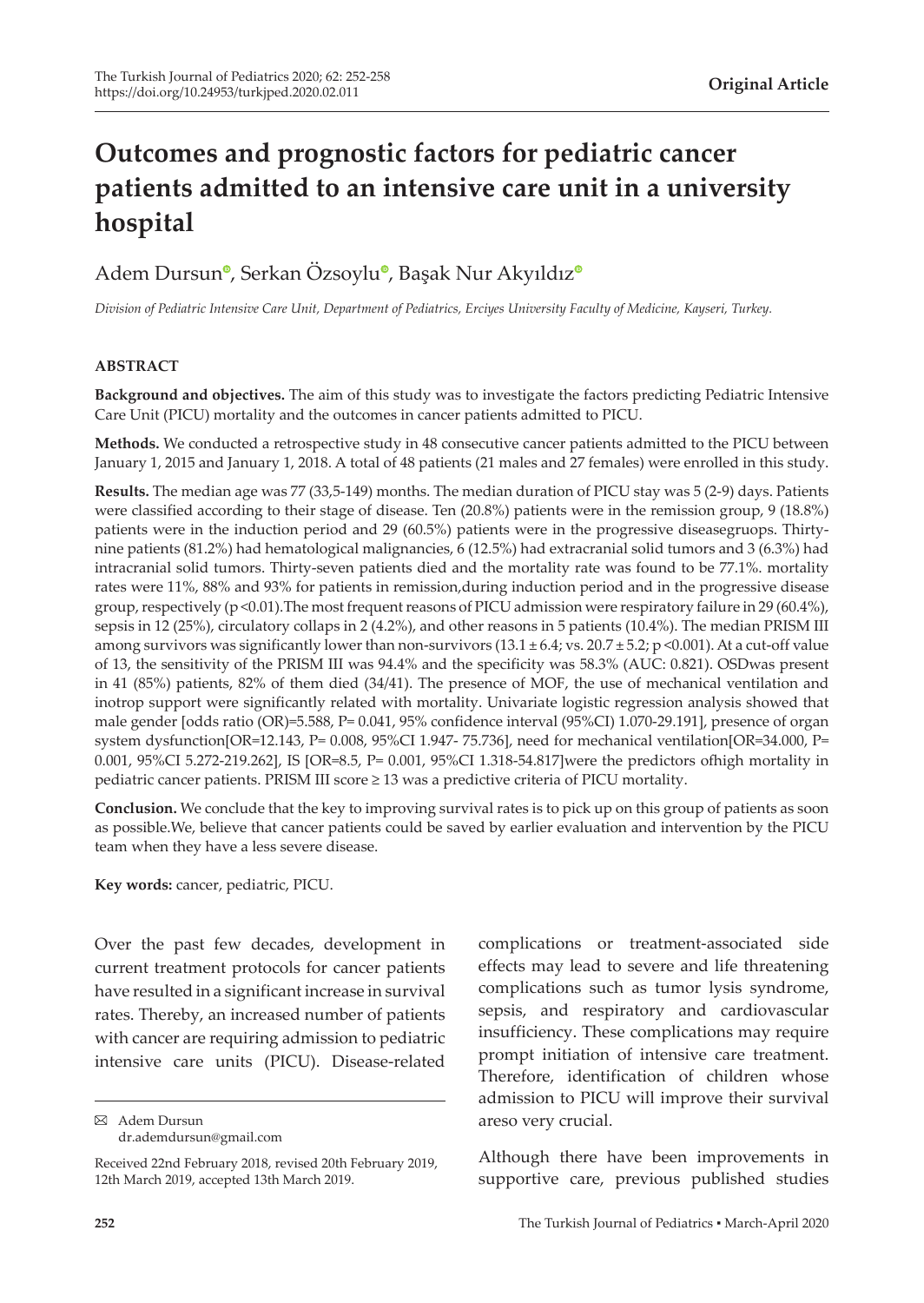reported poor outcomes of children with cancer who required PICU admission specifically when invasive ventilation, inotropic support and continuous renal replacement therapy are needed.<sup>1</sup> Outcomes and risk factors associated with mortality in PICU are needed to establish the optimal clinical management of cancer patients.

The aim of our study was to investigate incidence, causes, outcomes and prognostic factors associated with mortality in cancer patients transferred to PICU.

### **Material and Methods**

This retrospective, observational study was carried out in the 12- bed medical PICU of the Erciyes University Child Hospital in Kayseri, Turkey. We reviewed the clinical records of all cancer patients (<18 years old) who required PICU admission between January 1, 2015 and January 1, 2018. Only the first admission was recorded in patients with multiple PICU admissions. Patients who stayed in the PICU for shorter than 24 hours were also excluded.

The following information was abstracted from the medical charts of the patients: sex and age, underlying primary disease, reason for admission, thrombocytopenia, neutropenia, therapeutic interventions (positive inotropic support, mechanical ventilation, and dialysis), PRISM III score, length of PICU stay, number of organ failures, and outcome (survivors vs. nonsurvivors at the time of leaving the PICU). For organ system dysfunctions (OSD) and sepsis, International Pediatric Sepsis Consensus Conference Report of ''Definitions for sepsis and organ dysfunction in pediatrics'' on January 2005 was used in this study.<sup>2</sup>

Patients admitted to PICU were evaluated from the medical charts of the patients with a pediatric hematology-oncology fellow and they were classified according to stage of disease in 3 treatment groups as remission, induction period and progressive disease groups.

Infection was defined as a suspected or proven infection. Pathogenic organisms were proved by positive culture or polymerase chain reaction test. The definition also included clinical syndromes associated with a high probability of infection, such as petechiae and purpura in a child with hemodynamic instability, or fever, cough, and hypoxemia in a patient with leukocytosis and pulmonary infiltrates on chest radiograph. Additionally, an elevation of Creactive protein and procalcitonin were also presumed to be an infection. Invasive fungal infections were defined according to "Revised Definitions of Invasive Fungal Disease from the European Organization for Research and Treatment of Cancer/Invasive Fungal Infections Cooperative Group and the National Institute of Allergy and Infectious Diseases Mycoses Study Group (EORTC/MSG) Consensus Group". Thrombocytopenia was defined as a platelet count below the lower limit of normal(<150,000/ microL) and neutropenia was defined as absolute neutrophil count less than 1500/mL. The patients who had arterial blood pressure less than 2 standard deviations of normal value for age and whom received any vasopressor or inotropic drug within 24 hours of admission were defined as positive inotropic support. The patients who were unable to maintain adequate oxygenation or ventilation (PaO2<70 mm Hg PaCO2>65 mm Hg when FiO2>0.60), received mechanical ventilation.

Patients were discharged from the PICU after documented hemodynamic/respiratory and neurological stability lasting >48 and 24 hours, respectively. Hemodynamic stability was defined as no need for inotropic drugs for continuous volume expansion; diuresis >1 mL/kg/h, and no need for renal replacement therapy. Respiratory stability was defined as off MV for >48 hours, no need for noninvasive ventilatory support, and oxygen saturation (SpO2) >95% with FiO2.

#### *Statistical Analysis*

Statistical analysis was performed using SPSS version 22.0 (IBM, Armonk, NY). The normality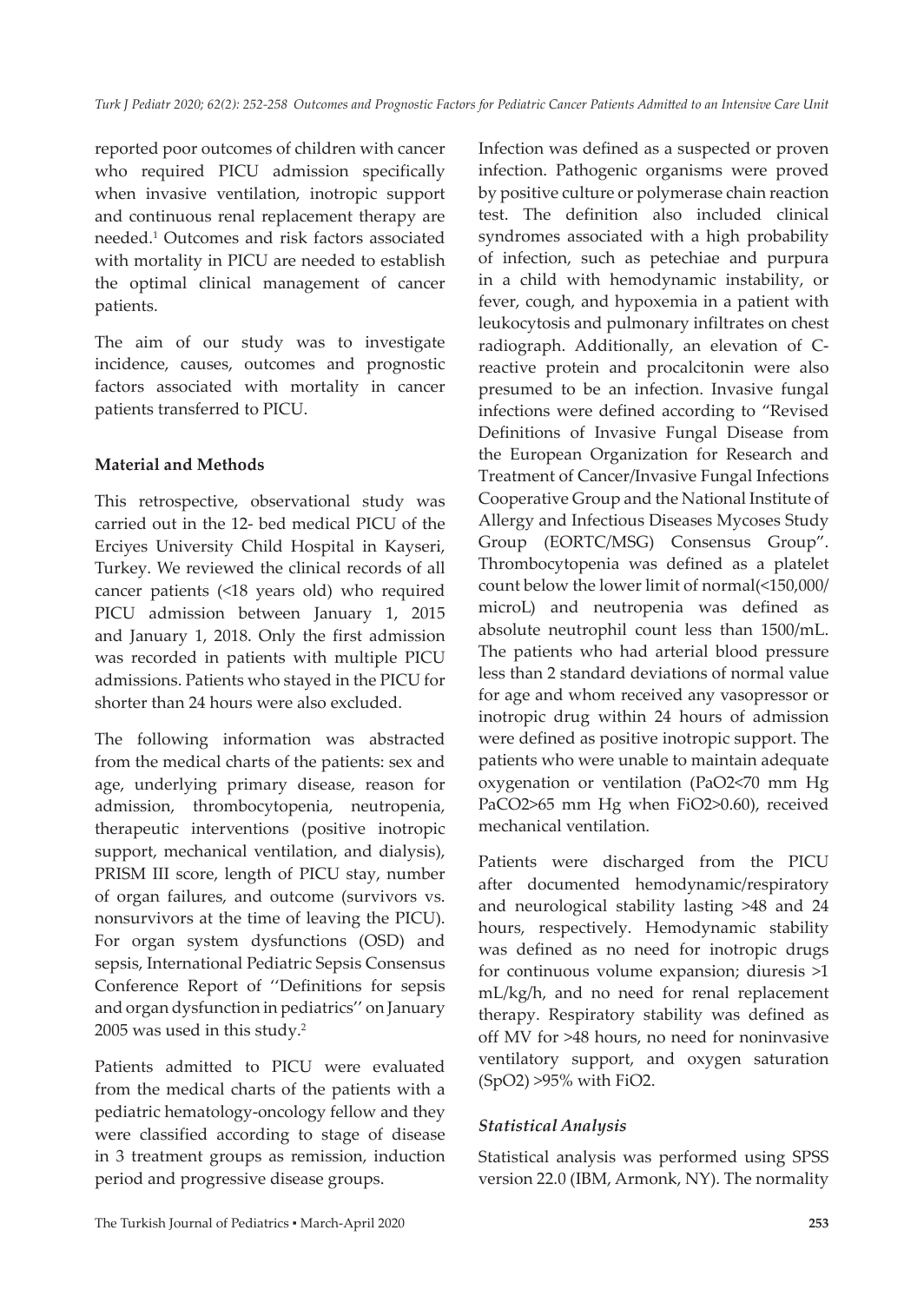of parametric data was analyzed by the Shapiro Wilk test. Numerical variables were expressed as mean  $\pm$  SD or median (25-75p). Comparisons between groups for data with a normal distribution were performed using Student's t-test, and the comparisons between groups for data that did not show a normal distribution were performed using the Mann- Whitney U test. Categorical variables were compared using the  $X^2$  test. The bivariate correlation tests were used to analyze the correlations. Whether PRISM III value was a significant marker that differentiated survivors from nonsurvivors was explored using 95% confidence intervals and the area under ROC curve. When a significant area under the curvewas obtained, the maximum possible sum of the sensitivity and specificity levels was considered the best cut-off point. The statistically significant risk factors were analyzed by univariate logistic regression analysis. A p value less than 0.05 was considered statistically significant

#### **Results**

During the study period,a total of 48 patients (21 males and 27 females) were enrolled in this study. Forty-three patients were transferred from the Haematology Department and 5 patients were admitted from the emergency department.The median age at the time of admission was 77 (33,5-149) months. The median duration of PICU stay was 5 (2-9) days. Table I shows the clinical characteristics of all patients included in the study. Thirty-nine patients (81.2%) had hematological malignancies, 6 (12.5%) had extracranial solid tumors and 3 (6.3%) had intracranial solid tumors.

Thirty-seven patients died and the mortality rate was found to be 77.1%, higher than the yearly overall PICU mortality rate (16%) (p <0.001). In estimation of overall PICU mortality rate, patients were excluded who died of cancer. Fourteen of the study cohort were followed because of hematopoietic stem cell transplantation. Among these patients, 6 received allogeneic, 5 haploidentical and 3 autologous and 11 of them (78%) died.

The most frequent reasons of PICU admission were respiratory failure in 29 (60.4%), sepsis in 12 (25%), circulatory collaps in 2 (4.2%), and other in 5 patients (10.4%). For the 2 patients who were admitted to PICU due to circulatory collapse, mortality rate was found to be 100%, and it was 96.6% for respiratory failure, 58.3% for sepsis and 40% for other diagnoses.

On admission, the mean PRISM III score was  $18.8$  ( $\pm$  6.4). The mean PRISM III among survivors was significantly lower than among non-survivors (13.1 ± 6.4; vs. 20.7 ± 5.2; p <0.001). At a cut-off value of 13, the sensitivity of PRISM III was 94.4% and the specificity was 58.3% (AUC: 0.821). ROC curve of the PRISM III differentiating survivors from non- survivors is presented in Figure 1.

According to their stage of disease we classified the patients into 3 treatment groups: remission (n=10, 20.8%), induction period (n=9, 18.8%) and progressive disease (n=29, 60.4%). Patients admitted to the PICU in the remission

| Table I. Characteristics of pediatric cancer patients |
|-------------------------------------------------------|
| admitted to the Pediatric Intensive Care Unit.        |

| Variables                 | $N$ $\left(\% \right)$ |
|---------------------------|------------------------|
| $S_{PX}$                  |                        |
| Male                      | 21 (43.8)              |
| Female                    | 27 (56.2)              |
| Diagnosis of Patients     |                        |
| Hematological malignancy  | 39 (81.3)              |
| Intracranial solid tumors | 3(6.3)                 |
| Extracranial solid tumors | 6(12.5)                |
| Reason for admission      |                        |
| Sepsis                    | 12(25)                 |
| Respiratory failure       | 29 (60.4)              |
| Circulatory Collaps       | 2(4.2)                 |
| Other                     | 5(10.4)                |
| Stage of Disease          |                        |
| Remission                 | 10 (20.8)              |
| Progressive disease       | 29(60.5)               |
| Induction period          | 9(18.8)                |
| Outcome                   |                        |
| Survival                  | 11 (22.9)              |
| Non-Survival              | 37(77.1)               |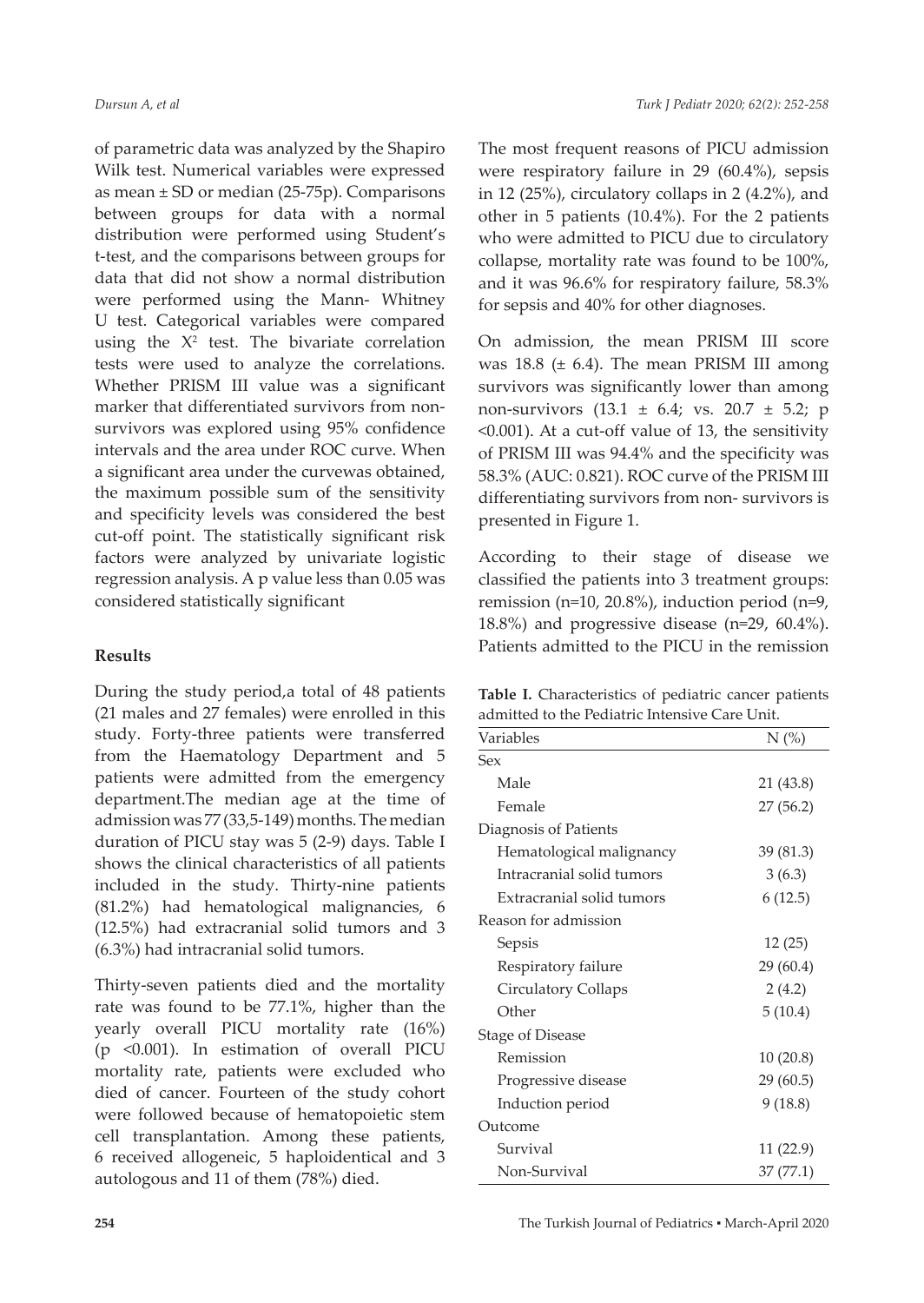

**Fig. 1.** ROC curve of the PRISM III differentiating survivors from non- survivors.

group had the highest survival rate (89%) compared topatients in the induction period and progressive disease groups (12% and 7%, respectively;  $p \le 0.01$ ). In the remission group the mean PRISM III score was  $11.4$  ( $\pm 6.5$ ), s  $20.8$ (±5.3) in the progressive disease group and 19.4  $(\pm 5.2)$  in the induction period group (p < 0.01).

Three therapeutic modalities used in the ICU were mechanical ventilation, inotropic support and renal replacement therapy (RRT). Mechanical ventilation (invasive or noninvasive) was applied to 39 patients (3 patients in the remission group, 27 patients in the progressive disease group and 8 patients in the induction period group) and the median day of mechanical ventilation was 3 days (2-6). Thirty-four of these were both mechanically ventilated and received positive inotropic support. RRT was used in 5 patients (3 patients inthe induction period group and 2 patients in the progressive disease group). Among these, 4 needed inotropic support (IS) and mechanical ventilation (MV). Five patients were applied only IS and 3 patients were performed neither MV, IS, nor RRT. Among mortality rates in therapeutic interventions, it was highest in the patients where all the 3 interventions were performed together (100%), followed by patients who required both mechanical ventilation and positive inotropic support (Table II).

OSD was present in 41 (85%) of patients, 82% of them died (34/41). Mortality was significantly correlated to the number of organ failure (p-value <0.001). The presence of OSD was detected in 4 (40%)patients inremission group, 8 (88%) patients in progressive disease group and 29 (100%) patientsininduction period. Inthe remission group the presence of OSD rate was significantly lower when compared with patients in the induction period and progressive disease group (p <0.01)

When survivors are compared with nonsurvivors, no significant differences were found in primary underlying disease, presence of neutropenia, presence of thrombocytopenia, presence of fungal infection and RRT.Mortality rate was significantly related to gender, presence of OSD, MV and IS. (Table III. Univariate logistic regression analysis showed that it was higher in males [OR=5.588, p= 0.041, 95%CI 1.070-29.191], with a presence of OSD [OR=12.143, P= 0.008, 95%CI 1.947-75.736], mechanical ventilation [OR=34.000, P= 0.001, 95%CI) 5.272-219.262], and IS [OR=8.5, P= 0.001, 95%CI 1.318-54.817].

**Table II.** Mortality rates according to therapeutic interventions.

|                           | $\cdot$         |                        |                   |
|---------------------------|-----------------|------------------------|-------------------|
| Therapeutic interventions | $N\binom{0}{0}$ | Mortality              | Overall Mortality |
|                           |                 | $N$ $\left(\% \right)$ | $\frac{1}{2}$     |
| MV                        | 1(2)            | 0(0)                   |                   |
| $MV+IS$                   | 34 (70)         | 2(94)                  | 86                |
| MV+IS+RRT                 | 4(8)            | 4(100)                 |                   |

Five patients were applied IS and 1 patient was applied RRT. Three patients were performed neither MV, IS, nor RRT IS: indicates inotropic support, MV: mechanical ventilation, RRT: renal replacement therapy.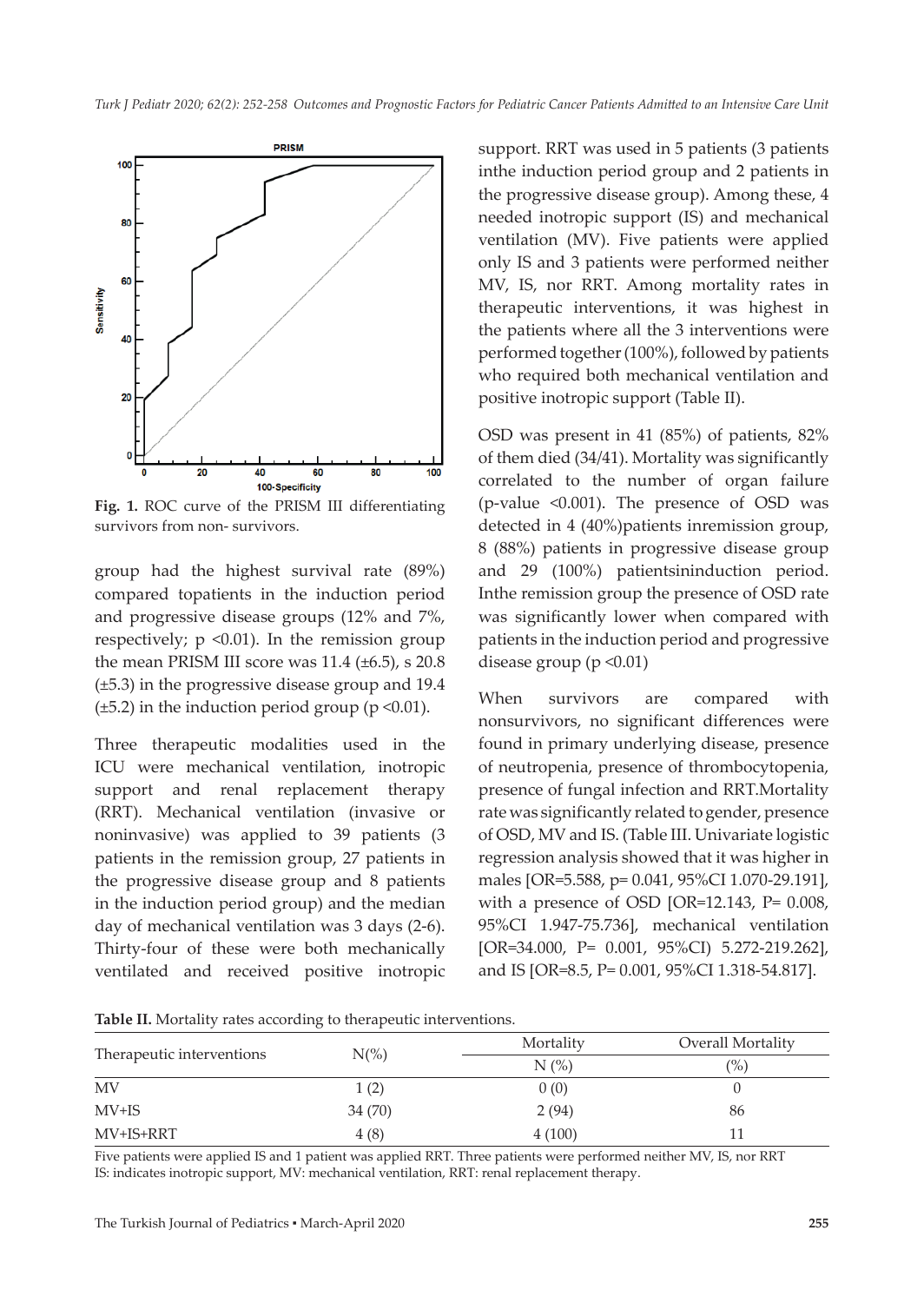| <b>Risk Factors</b>          | No. Patients (%) | No. Mortality (%) | p     |
|------------------------------|------------------|-------------------|-------|
| Gender                       |                  |                   | 0.03  |
| Male                         | 21(43.8)         | 19 (90)           |       |
| Female                       | 27(56.3)         | 17(62)            |       |
| Primary diagnosis            |                  |                   | ns    |
| Hematologic malignancy       | 39 (81)          | 29 (74)           |       |
| Solid tumors                 | 9(19)            | 7(78)             |       |
| Presence of neutropenia      |                  |                   | ns    |
| Yes                          | 37 (77)          | 28 (75)           |       |
| No                           | 11(23)           | 8(72)             |       |
| Presence of Thrombocytopenia |                  |                   | ns    |
| Yes                          | 42 (88)          | 33 (79)           |       |
| No                           | 6(12)            | 3(50)             |       |
| Presence of OSD              |                  |                   | 0.007 |
| Yes                          | 41(85)           | 34 (83)           |       |
| No                           | 7(15)            | 2(29)             |       |
| Presence of fungal infection |                  |                   | ns    |
| Yes                          | 17(36)           | 14 (82)           |       |
| No                           | 31(64)           | 22 (64)           |       |
| Mechanical ventilation       |                  |                   | 0.001 |
| Yes                          | 38 (80)          | 34 (89)           |       |
| No                           | 10(20)           | 2(20)             |       |
| Positive inotropic support   |                  |                   | 0.028 |
| Yes                          | 42 (88)          | 34 (81)           |       |
| No                           | 6(12)            | 2(33)             |       |
| Renal replacement therapy    |                  |                   | ns    |
| Yes                          | 5(10)            | 4(80)             |       |
| $\rm No$                     | 43 (90)          | 32 (74)           |       |
| PRISM score                  |                  |                   | 0.03  |
| <13                          | 4(8)             | $\boldsymbol{0}$  |       |
| $>13$                        | 44 (92)          | 36 (81)           |       |

**Table III.** Risk factors related to survival for pediatric hematology/oncology patients admitted to the Pediatric Intensive Care Unit.

No. Patients: Number of patients, No. Mortality: Number of mortality, ns: non spesifik, OSD : organ system dysfunction, PRISM: Pediatric Risk of Mortality

#### **Discussion**

The present study is one of the small number of retrospective studies on pediatric cancer patient populations who need PICU admission. In this study, we evaluated the data of 48 cancer patients to identify the prognostic factors that affect the outcome of PICU admission. Despite improvement of intensive care support, our results indicated that the mortality rate of advanced stage cancer patients is still high. In our study cohort, while the overall PICU mortality rate in pediatric cancer patients was found to be much higher than non cancer patients, it was similar to overall PICU mortality rates in the remission group. The observed mortality rate is relatively high compared with the rates reported in recently published studies.<sup>3,4</sup> However, it is important to emphasize a fundamental difference between patient groups. Compared to the population of patients in the study of Akhtar et al.<sup>4</sup> most of our patients presented with advanced disease (Higher PRISM III score; 18.8 versus 7). Additionally children admitted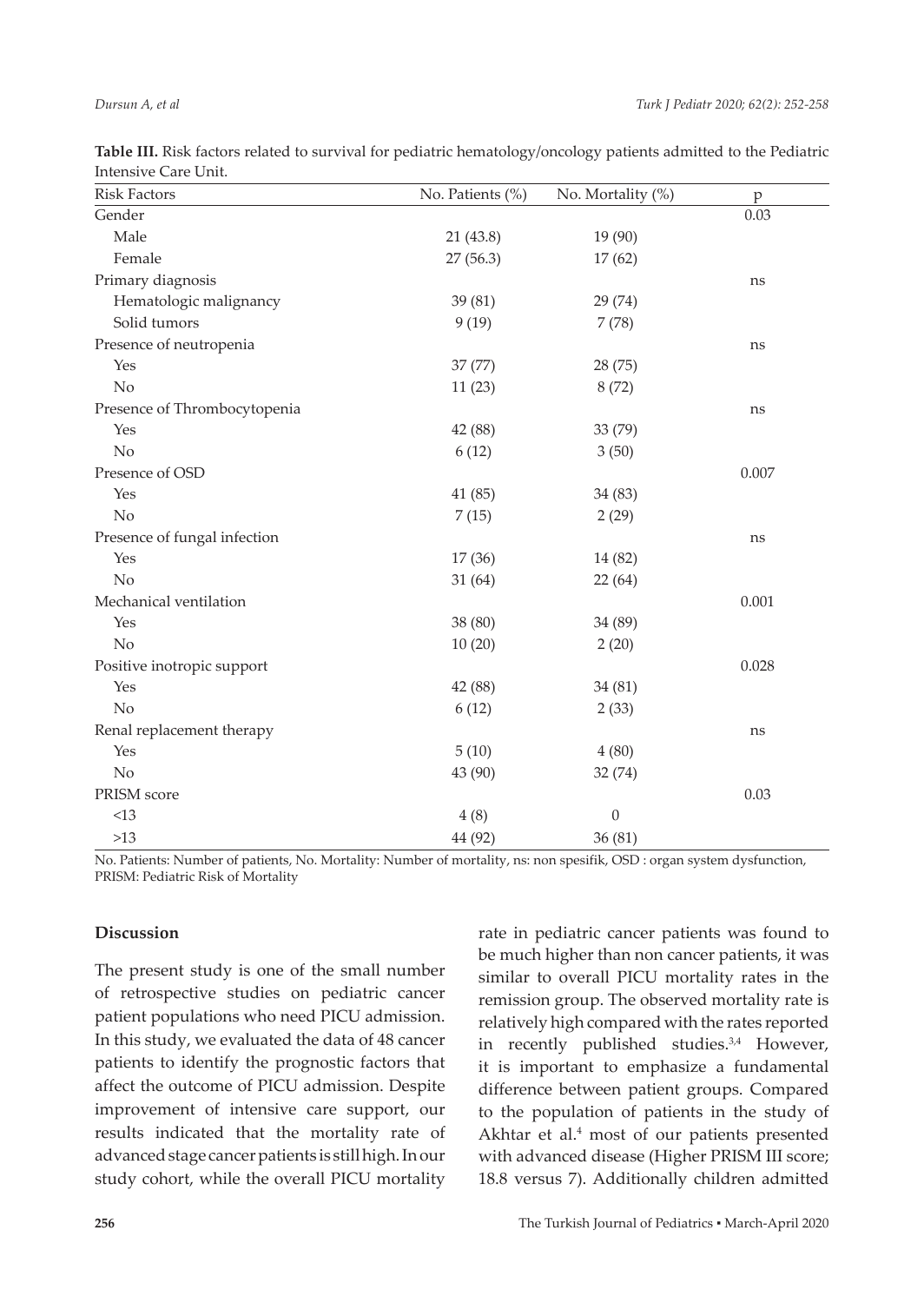postoperatively are far less immunosuppressed compared with those with hematological malignancies. Our cohort did not include the patients who needed PICU admission for routine postsurgical management and majority of the patiens were in theprogressive disease group in which survival is expected to be low. These factors may explain this discrepancy.

In our study, hematological malignancies were the most prominent diagnosis among patients admitted to our PICU with solid tumors accounting for only 19% of the cases. Hematologic malignancy was not found as a risk factor in survival and this was consistent with previous studies.<sup>5</sup>

Mortality is influenced by the reason for admission. Respiratory failure is a major cause of PICU admission and patients admitted because of respiratory failure and circulatory collapsehad the worst outcomes (96.5%, 100%, respectively). Our findings concur with the findings of Dursun et al.<sup>3</sup> who reported higher mortality rate in patients with circulatory collapse and respiratory failure. Additionally, the present study investigated that the mortality was significantly influenced by the patients' stage of disease. Children in remission group had a lower mortality rate when compared with those in induction period and progressive disease groups.High Mortality rate is expected in progressive disease groups.However, in our study, mortality rate was found to be high (88%) also in the induction group.The low survival rates in the induction group can be explained by the severity of patients on admission ( the mean PRISM III scoreon admission was 19.4 (±5.2)). This indicates adelayed presentation to the PICU in the induction period. Due to sepsis, respiratory failure and need forIS, these patients may requre intensive care. Therefore patients should be consulted with PICU immediately.

A variety of prognostic factors has been described in patients requiring PICU. In our study we found a high incidence of OSD (85%) and the presence of OSD was found to be a risk for mortality, with a mortality rate of 83% in patients with two or more organ failures

against a 29% mortality rate , similar to the findings of others.<sup>5</sup> Furthermore,in univariate analysis, our results showed that the presence of OSD increases the mortality with an odds ratio of 12.143. Similar to the present results, previous studies have also demonstrated a significant correlation between the number of organ failure and mortality in pediatric cancer patients admitted to the PICU.<sup>1,6,7</sup>

The PRISM III score evaluates the mortality risk based on data collected during the first 24 hours in the PICU.8 Thus creating the Oncological-PRISM score, some authors have proposed to add important prognostic factors for children posthematopoietic stem cell transplantationand a score> 10 pointsis accepted as high. However, it has not yet been validated.<sup>9</sup> Akhtar et al.<sup>4</sup> demonsrated the mortality rates 51.6% and 18.6% in patients with high (>10 points) and low (<10 points) PRISM III, respectively. This concept is supported by the finding of Dursun et al.<sup>3</sup> who reported the sensitivity and specificity of estimatingoutcome using PRISM III score (cut-off value for poor survival >10 points) were 90% and 50%, respectively. Our analysis confirmed the reported relationship between survival and PRISM III scores in cancer patients. However, the present study found that patients with PRISM III score ≥13 had very poor outcome and it was a good indicator for death in PICUwith a sensitivity of 94.4% and specificity of 58.3%. Our results could be used to better analyze cohorts of cancer patients admitted to PICU and in the evaluation of new treatment strategies.

For a better understanding of which cancer patients were at higher risk for mortality, we described three therapeutic modalities and analyzed the risk factors separately. The use of mechanical ventilation, inotropic support and renal replacement therapy were found to be associated with poor prognosis.Their combination was associated with a worse prognosis with the mortality rate reaching from 94% to 100%. In univariate analysis, the use of mechanical ventilation showed the strongest association with unfavorable